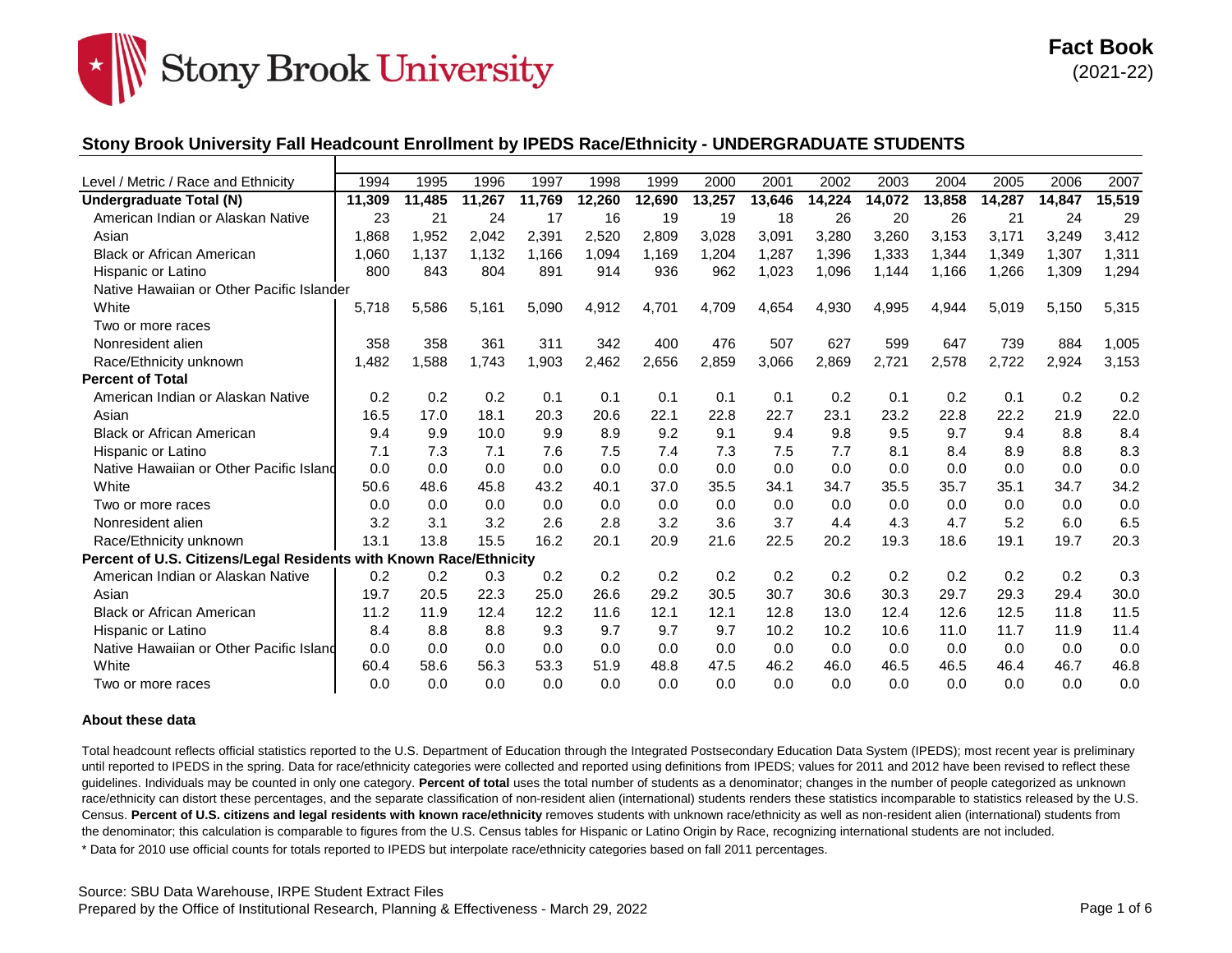

## **Stony Brook University Fall Headcount Enrollment by IPEDS Race/Ethnicity - UNDERGRADUATE STUDENTS**

| Level / Metric / Race and Ethnicity                                | 2008   | 2009   | 2010*  | 2011   | 2012   | 2013   | 2014   | 2015   | 2016   | 2017   | 2018   | 2019   | 2020   | 2021   |
|--------------------------------------------------------------------|--------|--------|--------|--------|--------|--------|--------|--------|--------|--------|--------|--------|--------|--------|
| Undergraduate Total (N)                                            | 15.921 | 16.384 | 16,126 | 15,785 | 15,837 | 15,992 | 16,480 | 16,831 | 17,026 | 17,364 | 17,522 | 17,909 | 18.010 | 17,999 |
| American Indian or Alaskan Native                                  | 33     | 30     | 25     | 24     | 24     | 23     | 24     | 24     | 22     | 27     | 18     | 10     | 12     | 12     |
| Asian                                                              | 3,495  | 3,619  | 3,921  | 3,838  | 3,893  | 3,856  | 3,923  | 3,937  | 3,980  | 4,178  | 4,520  | 4,828  | 5,318  | 5,648  |
| <b>Black or African American</b>                                   | 1,150  | 1,081  | 999    | 978    | 976    | 967    | 1,037  | 1,102  | 1,102  | 1,172  | 1,239  | 1,214  | 1,192  | 1,112  |
| Hispanic or Latino                                                 | 1,313  | 1,400  | 1,559  | 1,526  | 1,595  | 1,636  | 1,715  | 1,846  | 2,012  | 2,090  | 2,120  | 2,257  | 2,463  | 2,547  |
| Native Hawaiian or Other Pacific Islander                          |        |        | 22     | 22     | 20     | 24     | 22     | 22     | 18     | 13     | 11     | 10     | 8      | 12     |
| White                                                              | 5,452  | 5,945  | 6,103  | 5,974  | 5,975  | 5,965  | 6,087  | 6,018  | 5,922  | 5,773  | 5,658  | 5,388  | 5,344  | 5,189  |
| Two or more races                                                  |        |        | 244    | 239    | 293    | 356    | 383    | 393    | 408    | 441    | 460    | 465    | 507    | 519    |
| Nonresident alien                                                  | 1.155  | 1,321  | 1,292  | 1,265  | 1,467  | 1,731  | 2,094  | 2,328  | 2,452  | 2,574  | 2,437  | 2,581  | 1,882  | 1,839  |
| Race/Ethnicity unknown                                             | 3,323  | 2,988  | 1,961  | 1,919  | 1,594  | 1,434  | 1,195  | 1,161  | 1,110  | 1,096  | 1,059  | 1,156  | 1,284  | 1,121  |
| <b>Percent of Total</b>                                            |        |        |        |        |        |        |        |        |        |        |        |        |        |        |
| American Indian or Alaskan Native                                  | 0.2    | 0.2    | 0.2    | 0.2    | 0.2    | 0.1    | 0.1    | 0.1    | 0.1    | 0.2    | 0.1    | 0.1    | 0.1    | 0.1    |
| Asian                                                              | 22.0   | 22.1   | 24.3   | 24.3   | 24.6   | 24.1   | 23.8   | 23.4   | 23.4   | 24.1   | 25.8   | 27.0   | 29.5   | 31.4   |
| <b>Black or African American</b>                                   | 7.2    | 6.6    | 6.2    | 6.2    | 6.2    | 6.0    | 6.3    | 6.5    | 6.5    | 6.7    | 7.1    | 6.8    | 6.6    | 6.2    |
| Hispanic or Latino                                                 | 8.2    | 8.5    | 9.7    | 9.7    | 10.1   | 10.2   | 10.4   | 11.0   | 11.8   | 12.0   | 12.1   | 12.6   | 13.7   | 14.2   |
| Native Hawaiian or Other Pacific Island                            | 0.0    | 0.0    | 0.1    | 0.1    | 0.1    | 0.2    | 0.1    | 0.1    | 0.1    | 0.1    | 0.1    | 0.1    | 0.0    | 0.1    |
| White                                                              | 34.2   | 36.3   | 37.8   | 37.8   | 37.7   | 37.3   | 36.9   | 35.8   | 34.8   | 33.2   | 32.3   | 30.1   | 29.7   | 28.8   |
| Two or more races                                                  | 0.0    | 0.0    | 1.5    | 1.5    | 1.9    | 2.2    | 2.3    | 2.3    | 2.4    | 2.5    | 2.6    | 2.6    | 2.8    | 2.9    |
| Nonresident alien                                                  | 7.3    | 8.1    | 8.0    | 8.0    | 9.3    | 10.8   | 12.7   | 13.8   | 14.4   | 14.8   | 13.9   | 14.4   | 10.4   | 10.2   |
| Race/Ethnicity unknown                                             | 20.9   | 18.2   | 12.2   | 12.2   | 10.1   | 9.0    | 7.3    | 6.9    | 6.5    | 6.3    | 6.0    | 6.5    | 7.1    | 6.2    |
| Percent of U.S. Citizens/Legal Residents with Known Race/Ethnicity |        |        |        |        |        |        |        |        |        |        |        |        |        |        |
| American Indian or Alaskan Native                                  | 0.3    | 0.2    | 0.2    | 0.2    | 0.2    | 0.2    | 0.2    | 0.2    | 0.2    | 0.2    | 0.1    | 0.1    | 0.1    | 0.1    |
| Asian                                                              | 30.5   | 30.0   | 30.5   | 30.5   | 30.5   | 30.1   | 29.7   | 29.5   | 29.6   | 30.5   | 32.2   | 34.1   | 35.8   | 37.6   |
| <b>Black or African American</b>                                   | 10.0   | 9.0    | 7.8    | 7.8    | 7.6    | 7.5    | 7.9    | 8.3    | 8.2    | 8.6    | 8.8    | 8.6    | 8.0    | 7.4    |
| Hispanic or Latino                                                 | 11.5   | 11.6   | 12.1   | 12.1   | 12.5   | 12.8   | 13.0   | 13.8   | 14.9   | 15.3   | 15.1   | 15.9   | 16.6   | 16.9   |
| Native Hawaiian or Other Pacific Island                            | 0.0    | 0.0    | 0.2    | 0.2    | 0.2    | 0.2    | 0.2    | 0.2    | 0.1    | 0.1    | 0.1    | 0.1    | 0.1    | 0.1    |
| White                                                              | 47.6   | 49.2   | 47.4   | 47.4   | 46.8   | 46.5   | 46.1   | 45.1   | 44.0   | 42.2   | 40.3   | 38.0   | 36.0   | 34.5   |
| Two or more races                                                  | 0.0    | 0.0    | 1.9    | 1.9    | 2.3    | 2.8    | 2.9    | 2.9    | 3.0    | 3.2    | 3.3    | 3.3    | 3.4    | 3.5    |

#### **About these data**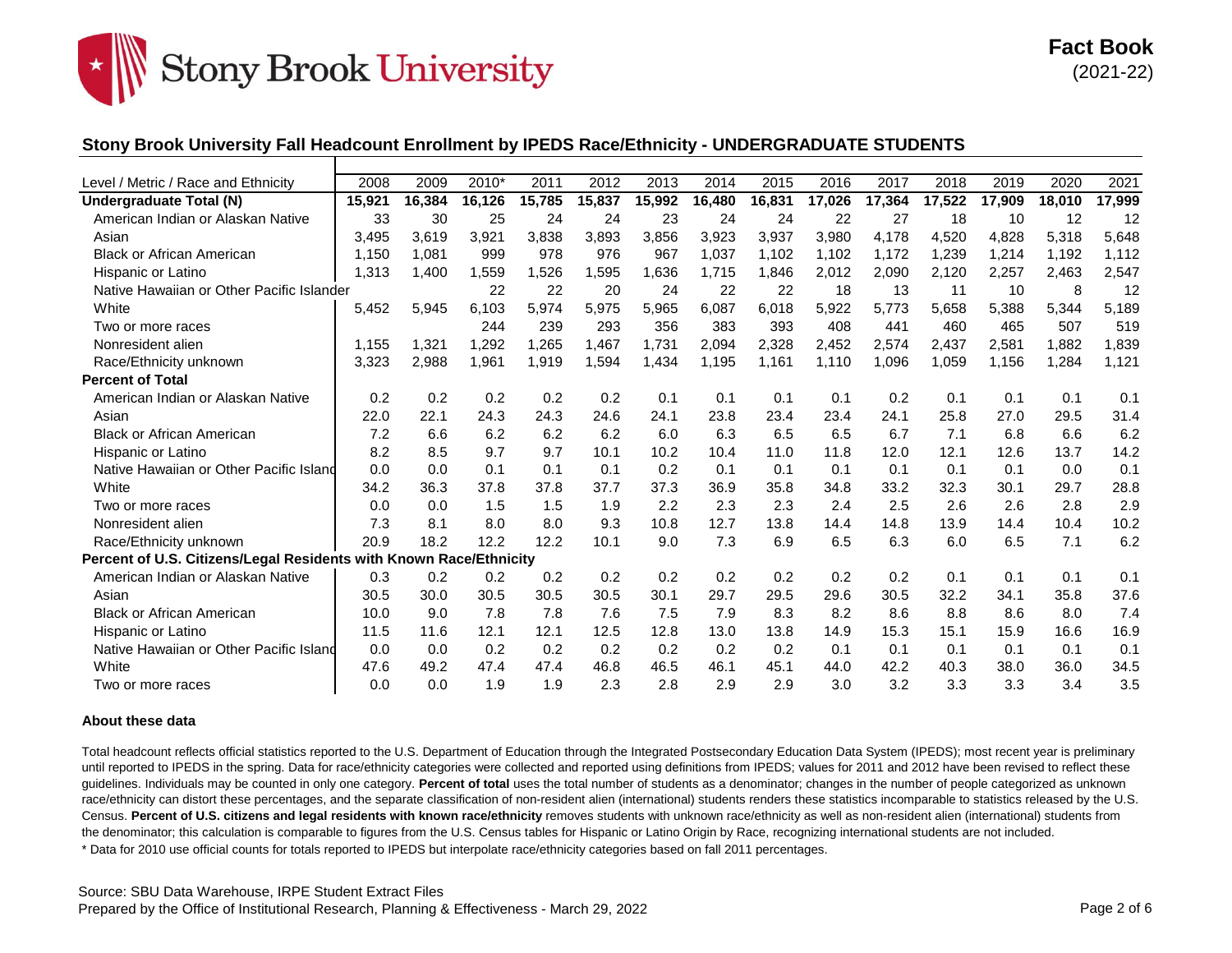

## **Stony Brook University Fall Headcount Enrollment by IPEDS Race/Ethnicity - GRADUATE STUDENTS**

| Level / Metric / Race and Ethnicity                                | 1994  | 1995  | 1996  | 1997  | 1998  | 1999  | 2000  | 2001  | 2002  | 2003  | 2004  | 2005  | 2006  | 2007  |
|--------------------------------------------------------------------|-------|-------|-------|-------|-------|-------|-------|-------|-------|-------|-------|-------|-------|-------|
| <b>Graduate</b>                                                    | 6,312 | 6.180 | 6.049 | 6.062 | 6,368 | 6.449 | 6.667 | 7.209 | 7.765 | 8.272 | 7.827 | 7.724 | 7.675 | 7,828 |
| American Indian or Alaskan Native                                  | 16    | 13    | 17    | 15    | 17    | 19    | 15    | 15    | 16    | 13    | 13    | 15    | 15    | 15    |
| Asian                                                              | 467   | 432   | 406   | 438   | 423   | 397   | 400   | 423   | 453   | 509   | 536   | 544   | 598   | 598   |
| <b>Black or African American</b>                                   | 249   | 252   | 245   | 255   | 284   | 297   | 317   | 321   | 357   | 455   | 432   | 429   | 414   | 414   |
| Hispanic or Latino                                                 | 207   | 220   | 228   | 235   | 240   | 252   | 257   | 277   | 296   | 341   | 320   | 337   | 363   | 377   |
| Native Hawaiian or Other Pacific Islander                          |       |       |       |       |       |       |       |       |       |       |       |       |       |       |
| White                                                              | 4,128 | 4,073 | 3,911 | 3,854 | 4,056 | 4,024 | 4,014 | 4,170 | 4,556 | 4,715 | 4,438 | 4,228 | 4,052 | 4,054 |
| Two or more races                                                  |       |       |       |       |       |       |       |       |       |       |       |       |       |       |
| Nonresident alien                                                  | 1,011 | 960   | 953   | ,028  | 1,067 | 1,116 | 1,270 | 1,422 | ,463  | 1,486 | 1,408 | 1.473 | 1,461 | 1,523 |
| Race/Ethnicity unknown                                             | 234   | 230   | 289   | 237   | 281   | 344   | 394   | 581   | 624   | 753   | 680   | 698   | 772   | 847   |
| <b>Percent of Total</b>                                            |       |       |       |       |       |       |       |       |       |       |       |       |       |       |
| American Indian or Alaskan Native                                  | 0.3   | 0.2   | 0.3   | 0.2   | 0.3   | 0.3   | 0.2   | 0.2   | 0.2   | 0.2   | 0.2   | 0.2   | 0.2   | 0.2   |
| Asian                                                              | 7.4   | 7.0   | 6.7   | 7.2   | 6.6   | 6.2   | 6.0   | 5.9   | 5.8   | 6.2   | 6.8   | 7.0   | 7.8   | 7.6   |
| <b>Black or African American</b>                                   | 3.9   | 4.1   | 4.1   | 4.2   | 4.5   | 4.6   | 4.8   | 4.5   | 4.6   | 5.5   | 5.5   | 5.6   | 5.4   | 5.3   |
| Hispanic or Latino                                                 | 3.3   | 3.6   | 3.8   | 3.9   | 3.8   | 3.9   | 3.9   | 3.8   | 3.8   | 4.1   | 4.1   | 4.4   | 4.7   | 4.8   |
| Native Hawaiian or Other Pacific Island                            | 0.0   | 0.0   | 0.0   | 0.0   | 0.0   | 0.0   | 0.0   | 0.0   | 0.0   | 0.0   | 0.0   | 0.0   | 0.0   | 0.0   |
| White                                                              | 65.4  | 65.9  | 64.7  | 63.6  | 63.7  | 62.4  | 60.2  | 57.8  | 58.7  | 57.0  | 56.7  | 54.7  | 52.8  | 51.8  |
| Two or more races                                                  | 0.0   | 0.0   | 0.0   | 0.0   | 0.0   | 0.0   | 0.0   | 0.0   | 0.0   | 0.0   | 0.0   | 0.0   | 0.0   | 0.0   |
| Nonresident alien                                                  | 16.0  | 15.5  | 15.8  | 17.0  | 16.8  | 17.3  | 19.0  | 19.7  | 18.8  | 18.0  | 18.0  | 19.1  | 19.0  | 19.5  |
| Race/Ethnicity unknown                                             | 3.7   | 3.7   | 4.8   | 3.9   | 4.4   | 5.3   | 5.9   | 8.1   | 8.0   | 9.1   | 8.7   | 9.0   | 10.1  | 10.8  |
| Percent of U.S. Citizens/Legal Residents with Known Race/Ethnicity |       |       |       |       |       |       |       |       |       |       |       |       |       |       |
| American Indian or Alaskan Native                                  | 0.3   | 0.3   | 0.4   | 0.3   | 0.3   | 0.4   | 0.3   | 0.3   | 0.3   | 0.2   | 0.2   | 0.3   | 0.3   | 0.3   |
| Asian                                                              | 9.2   | 8.7   | 8.4   | 9.1   | 8.4   | 8.0   | 8.0   | 8.1   | 8.0   | 8.4   | 9.3   | 9.8   | 11.0  | 11.0  |
| <b>Black or African American</b>                                   | 4.9   | 5.1   | 5.1   | 5.3   | 5.7   | 6.0   | 6.3   | 6.2   | 6.3   | 7.5   | 7.5   | 7.7   | 7.6   | 7.6   |
| Hispanic or Latino                                                 | 4.1   | 4.4   | 4.7   | 4.9   | 4.8   | 5.1   | 5.1   | 5.3   | 5.2   | 5.7   | 5.6   | 6.1   | 6.7   | 6.9   |
| Native Hawaiian or Other Pacific Island                            | 0.0   | 0.0   | 0.0   | 0.0   | 0.0   | 0.0   | 0.0   | 0.0   | 0.0   | 0.0   | 0.0   | 0.0   | 0.0   | 0.0   |
| White                                                              | 81.5  | 81.6  | 81.4  | 80.3  | 80.8  | 80.7  | 80.2  | 80.1  | 80.2  | 78.2  | 77.3  | 76.1  | 74.5  | 74.3  |
| Two or more races                                                  | 0.0   | 0.0   | 0.0   | 0.0   | 0.0   | 0.0   | 0.0   | 0.0   | 0.0   | 0.0   | 0.0   | 0.0   | 0.0   | 0.0   |

#### **About these data**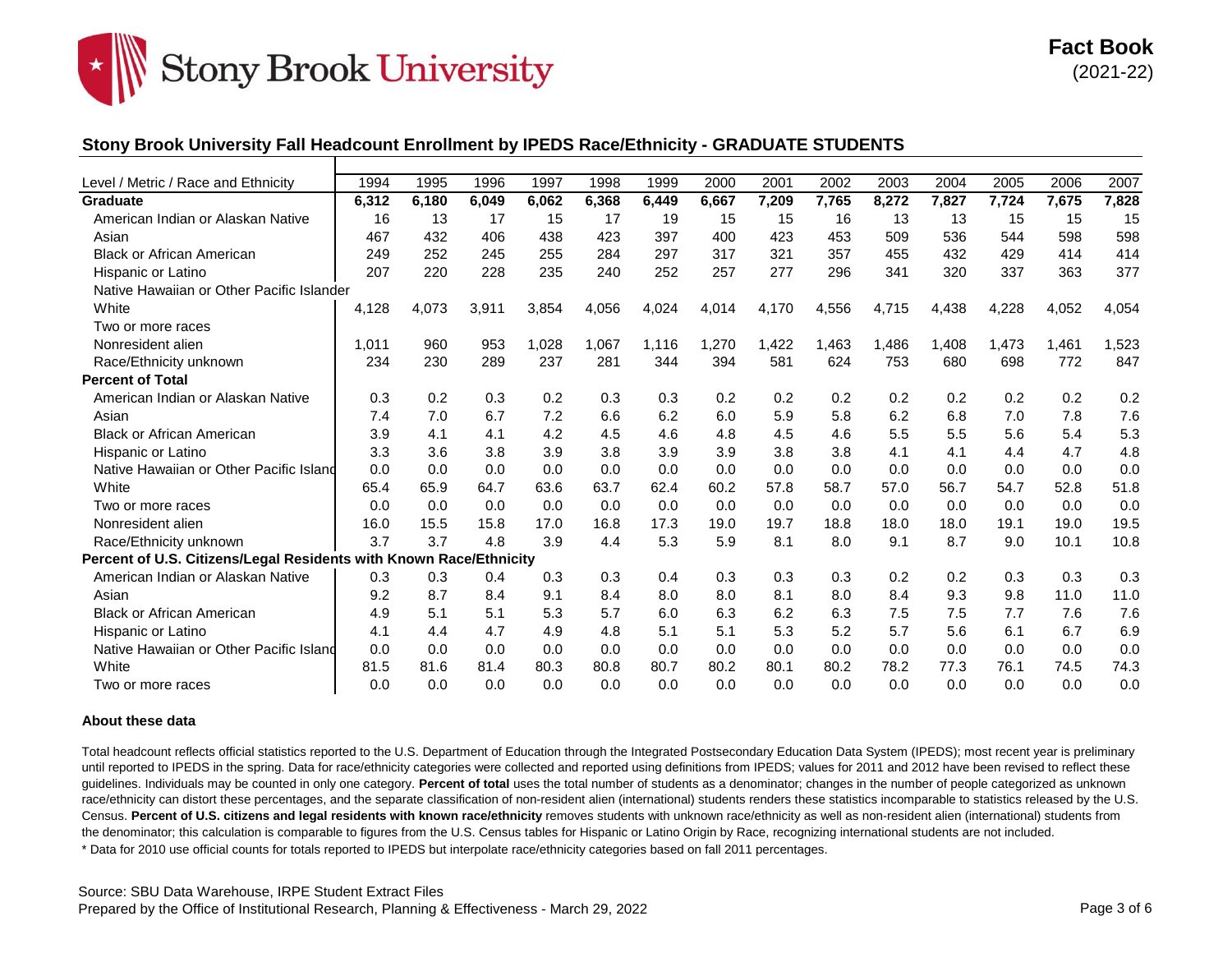

## **Stony Brook University Fall Headcount Enrollment by IPEDS Race/Ethnicity - GRADUATE STUDENTS**

| Level / Metric / Race and Ethnicity                                | 2008  | 2009  | 2010* | 2011  | 2012           | 2013  | 2014  | 2015  | 2016           | 2017           | 2018  | 2019  | 2020  | 2021           |
|--------------------------------------------------------------------|-------|-------|-------|-------|----------------|-------|-------|-------|----------------|----------------|-------|-------|-------|----------------|
| <b>Graduate</b>                                                    | 8.070 | 8.297 | 8,237 | 8,135 | 8,109          | 8.151 | 8.127 | 8,441 | 8.708          | 8.625          | 8.734 | 8.905 | 8,772 | 8,609          |
| American Indian or Alaskan Native                                  | 12    | 17    | 13    | 13    | 12             | 11    | 9     | 12    | 13             | 16             | 12    | 8     | 5     | $\overline{A}$ |
| Asian                                                              | 600   | 687   | 700   | 691   | 638            | 667   | 708   | 767   | 820            | 767            | 807   | 891   | 917   | 903            |
| <b>Black or African American</b>                                   | 411   | 422   | 371   | 366   | 352            | 375   | 422   | 442   | 471            | 477            | 498   | 494   | 470   | 439            |
| Hispanic or Latino                                                 | 425   | 405   | 418   | 413   | 416            | 492   | 543   | 536   | 573            | 620            | 732   | 746   | 822   | 796            |
| Native Hawaiian or Other Pacific Islander                          |       |       | 4     | 4     | $\overline{4}$ | 3     | 4     | 5     | $\overline{7}$ | $\overline{7}$ | 9     | 10    | 9     | $\overline{A}$ |
| White                                                              | 4,183 | 4,307 | 3,657 | 3,612 | 3,348          | 3,330 | 3,616 | 3,748 | 3,841          | 3,770          | 3,884 | 3,959 | 4,063 | 3,486          |
| Two or more races                                                  |       |       | 31    | 31    | 40             | 71    | 78    | 88    | 108            | 114            | 135   | 153   | 171   | 158            |
| Nonresident alien                                                  | 1,523 | 1.600 | 1.870 | 1.847 | 2,017          | 2,021 | 2,055 | 2,066 | 1,978          | 2.111          | 1,999 | 2,018 | 1,729 | 1,699          |
| Race/Ethnicity unknown                                             | 916   | 859   | 1,173 | 1,158 | 1,282          | 1,181 | 692   | 777   | 897            | 743            | 658   | 626   | 586   | 1,120          |
| <b>Percent of Total</b>                                            |       |       |       |       |                |       |       |       |                |                |       |       |       |                |
| American Indian or Alaskan Native                                  | 0.1   | 0.2   | 0.2   | 0.2   | 0.1            | 0.1   | 0.1   | 0.1   | 0.1            | 0.2            | 0.1   | 0.1   | 0.1   | 0.0            |
| Asian                                                              | 7.4   | 8.3   | 8.5   | 8.5   | 7.9            | 8.2   | 8.7   | 9.1   | 9.4            | 8.9            | 9.2   | 10.0  | 10.5  | 10.5           |
| <b>Black or African American</b>                                   | 5.1   | 5.1   | 4.5   | 4.5   | 4.3            | 4.6   | 5.2   | 5.2   | 5.4            | 5.5            | 5.7   | 5.5   | 5.4   | 5.1            |
| Hispanic or Latino                                                 | 5.3   | 4.9   | 5.1   | 5.1   | 5.1            | 6.0   | 6.7   | 6.3   | 6.6            | 7.2            | 8.4   | 8.4   | 9.4   | 9.2            |
| Native Hawaiian or Other Pacific Island                            | 0.0   | 0.0   | 0.0   | 0.0   | 0.0            | 0.0   | 0.0   | 0.1   | 0.1            | 0.1            | 0.1   | 0.1   | 0.1   | 0.0            |
| White                                                              | 51.8  | 51.9  | 44.4  | 44.4  | 41.3           | 40.9  | 44.5  | 44.4  | 44.1           | 43.7           | 44.5  | 44.5  | 46.3  | 40.5           |
| Two or more races                                                  | 0.0   | 0.0   | 0.4   | 0.4   | 0.5            | 0.9   | 1.0   | 1.0   | 1.2            | 1.3            | 1.5   | 1.7   | 1.9   | 1.8            |
| Nonresident alien                                                  | 18.9  | 19.3  | 22.7  | 22.7  | 24.9           | 24.8  | 25.3  | 24.5  | 22.7           | 24.5           | 22.9  | 22.7  | 19.7  | 19.7           |
| Race/Ethnicity unknown                                             | 11.4  | 10.4  | 14.2  | 14.2  | 15.8           | 14.5  | 8.5   | 9.2   | 10.3           | 8.6            | 7.5   | 7.0   | 6.7   | 13.0           |
| Percent of U.S. Citizens/Legal Residents with Known Race/Ethnicity |       |       |       |       |                |       |       |       |                |                |       |       |       |                |
| American Indian or Alaskan Native                                  | 0.2   | 0.3   | 0.3   | 0.3   | 0.2            | 0.2   | 0.2   | 0.2   | 0.2            | 0.3            | 0.2   | 0.1   | 0.1   | 0.1            |
| Asian                                                              | 10.7  | 11.8  | 13.5  | 13.5  | 13.3           | 13.5  | 13.2  | 13.7  | 14.1           | 13.3           | 13.3  | 14.2  | 14.2  | 15.6           |
| <b>Black or African American</b>                                   | 7.3   | 7.2   | 7.1   | 7.1   | 7.3            | 7.6   | 7.8   | 7.9   | 8.1            | 8.3            | 8.2   | 7.9   | 7.3   | 7.6            |
| Hispanic or Latino                                                 | 7.5   | 6.9   | 8.0   | 8.1   | 8.6            | 9.9   | 10.1  | 9.6   | 9.8            | 10.7           | 12.0  | 11.9  | 12.7  | 13.7           |
| Native Hawaiian or Other Pacific Island                            | 0.0   | 0.0   | 0.1   | 0.1   | 0.1            | 0.1   | 0.1   | 0.1   | 0.1            | 0.1            | 0.1   | 0.2   | 0.1   | 0.1            |
| White                                                              | 74.3  | 73.8  | 70.4  | 70.4  | 69.6           | 67.3  | 67.2  | 67.0  | 65.8           | 65.3           | 63.9  | 63.2  | 62.9  | 60.2           |
| Two or more races                                                  | 0.0   | 0.0   | 0.6   | 0.6   | 0.8            | 1.4   | 1.4   | 1.6   | 1.9            | 2.0            | 2.2   | 2.4   | 2.6   | 2.7            |

#### **About these data**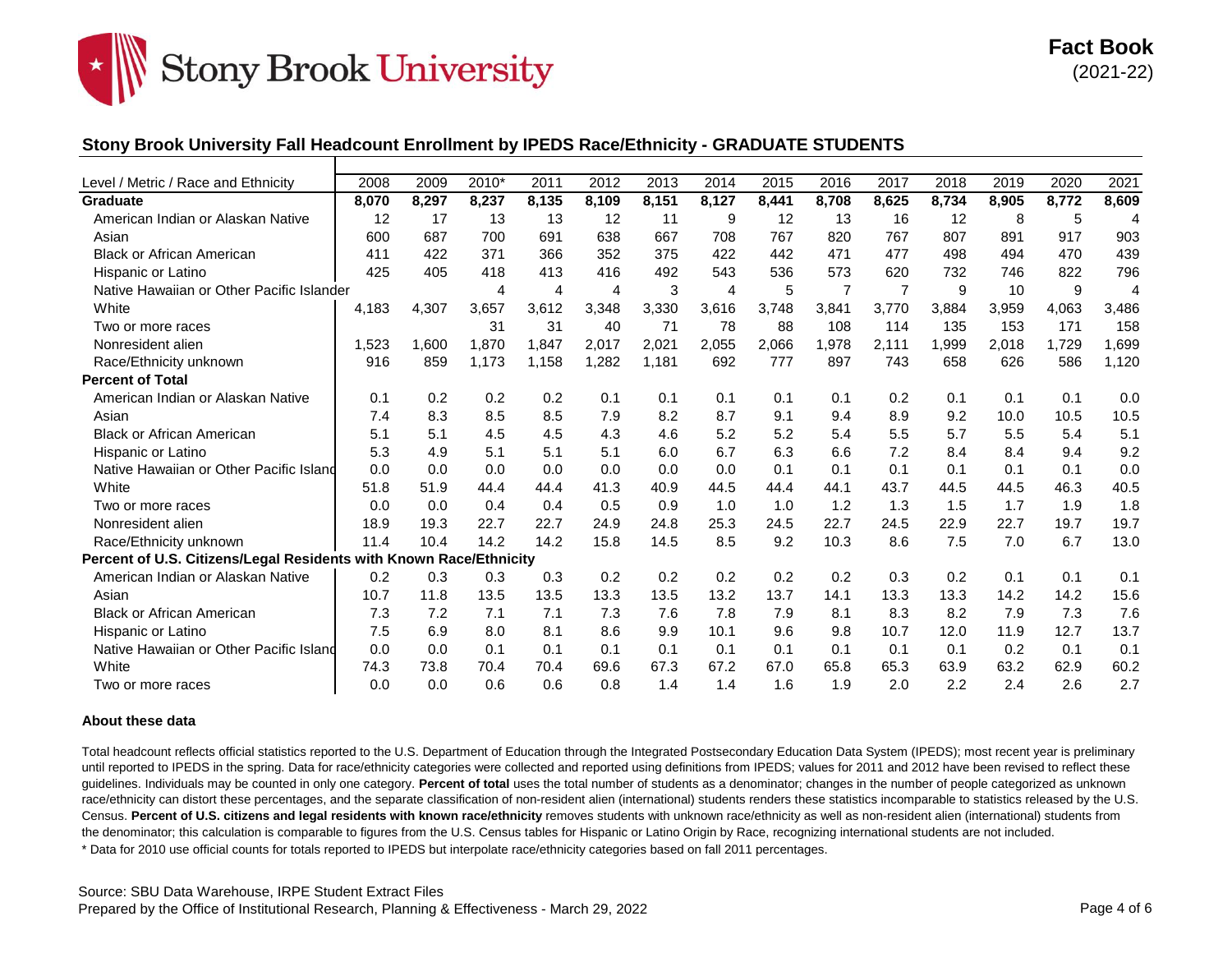

## **Stony Brook University Fall Headcount Enrollment by IPEDS Race/Ethnicity - UNDERGRAD & GRAD STUDENTS**

| Level / Metric / Race and Ethnicity                                | 1994   | 1995   | 1996   | 1997   | 1998   | 1999   | 2000   | 2001   | 2002   | 2003   | 2004   | 2005   | 2006   | 2007   |
|--------------------------------------------------------------------|--------|--------|--------|--------|--------|--------|--------|--------|--------|--------|--------|--------|--------|--------|
| <b>Grand Total</b>                                                 | 17,621 | 17,665 | 17,316 | 17,831 | 18,628 | 19,139 | 19,924 | 20,855 | 21,989 | 22,344 | 21.685 | 22,011 | 22,522 | 23,347 |
| American Indian or Alaskan Native                                  | 39     | 34     | 41     | 32     | 33     | 38     | 34     | 33     | 42     | 33     | 39     | 36     | 39     | 44     |
| Asian                                                              | 2,335  | 2,384  | 2,448  | 2,829  | 2,943  | 3,206  | 3,428  | 3,514  | 3,733  | 3,769  | 3,689  | 3,715  | 3,847  | 4,010  |
| <b>Black or African American</b>                                   | 1.309  | 1,389  | 1,377  | 1,421  | 1,378  | 1,466  | 1,521  | 1,608  | 1,753  | 1,788  | 1,776  | 1,778  | 1,721  | 1,725  |
| Hispanic or Latino                                                 | 1,007  | 1,063  | 1,032  | 1,126  | 1,154  | 1,188  | 1,219  | 1,300  | 1,392  | 1,485  | 1,486  | 1,603  | 1,672  | 1,671  |
| Native Hawaiian or Other Pacific Islander                          |        |        |        |        |        |        |        |        |        |        |        |        |        |        |
| White                                                              | 9,846  | 9,659  | 9,072  | 8,944  | 8,968  | 8,725  | 8,723  | 8,824  | 9,486  | 9,710  | 9,382  | 9,247  | 9,202  | 9,369  |
| Two or more races                                                  |        |        |        |        |        |        |        |        |        |        |        |        |        |        |
| Nonresident alien                                                  | 1.369  | 1.318  | 1,314  | 1,339  | 1,409  | 1,516  | 1.746  | 1,929  | 2,090  | 2,085  | 2,055  | 2,212  | 2,345  | 2,528  |
| Race/Ethnicity unknown                                             | 1,716  | 1,818  | 2,032  | 2,140  | 2,743  | 3,000  | 3,253  | 3,647  | 3,493  | 3,474  | 3,258  | 3,420  | 3,696  | 4,000  |
| <b>Percent of Total</b>                                            |        |        |        |        |        |        |        |        |        |        |        |        |        |        |
| American Indian or Alaskan Native                                  | 0.2    | 0.2    | 0.2    | 0.2    | 0.2    | 0.2    | 0.2    | 0.2    | 0.2    | 0.1    | 0.2    | 0.2    | 0.2    | 0.2    |
| Asian                                                              | 13.3   | 13.5   | 14.1   | 15.9   | 15.8   | 16.8   | 17.2   | 16.8   | 17.0   | 16.9   | 17.0   | 16.9   | 17.1   | 17.2   |
| <b>Black or African American</b>                                   | 7.4    | 7.9    | 8.0    | 8.0    | 7.4    | 7.7    | 7.6    | 7.7    | 8.0    | 8.0    | 8.2    | 8.1    | 7.6    | 7.4    |
| Hispanic or Latino                                                 | 5.7    | 6.0    | 6.0    | 6.3    | 6.2    | 6.2    | 6.1    | 6.2    | 6.3    | 6.6    | 6.9    | 7.3    | 7.4    | 7.2    |
| Native Hawaiian or Other Pacific Island                            | 0.0    | 0.0    | 0.0    | 0.0    | 0.0    | 0.0    | 0.0    | 0.0    | 0.0    | 0.0    | 0.0    | 0.0    | 0.0    | 0.0    |
| White                                                              | 55.9   | 54.7   | 52.4   | 50.2   | 48.1   | 45.6   | 43.8   | 42.3   | 43.1   | 43.5   | 43.3   | 42.0   | 40.9   | 40.1   |
| Two or more races                                                  | 0.0    | 0.0    | 0.0    | 0.0    | 0.0    | 0.0    | 0.0    | 0.0    | 0.0    | 0.0    | 0.0    | 0.0    | 0.0    | 0.0    |
| Nonresident alien                                                  | 7.8    | 7.5    | 7.6    | 7.5    | 7.6    | 7.9    | 8.8    | 9.2    | 9.5    | 9.3    | 9.5    | 10.0   | 10.4   | 10.8   |
| Race/Ethnicity unknown                                             | 9.7    | 10.3   | 11.7   | 12.0   | 14.7   | 15.7   | 16.3   | 17.5   | 15.9   | 15.5   | 15.0   | 15.5   | 16.4   | 17.1   |
| Percent of U.S. Citizens/Legal Residents with Known Race/Ethnicity |        |        |        |        |        |        |        |        |        |        |        |        |        |        |
| American Indian or Alaskan Native                                  | 0.3    | 0.2    | 0.3    | 0.2    | 0.2    | 0.3    | 0.2    | 0.2    | 0.3    | 0.2    | 0.2    | 0.2    | 0.2    | 0.3    |
| Asian                                                              | 16.1   | 16.4   | 17.5   | 19.7   | 20.3   | 21.9   | 23.0   | 23.0   | 22.8   | 22.5   | 22.5   | 22.7   | 23.3   | 23.8   |
| <b>Black or African American</b>                                   | 9.0    | 9.6    | 9.9    | 9.9    | 9.5    | 10.0   | 10.2   | 10.5   | 10.7   | 10.7   | 10.8   | 10.9   | 10.4   | 10.3   |
| Hispanic or Latino                                                 | 6.9    | 7.3    | 7.4    | 7.8    | 8.0    | 8.1    | 8.2    | 8.5    | 8.5    | 8.8    | 9.1    | 9.8    | 10.1   | 9.9    |
| Native Hawaiian or Other Pacific Island                            | 0.0    | 0.0    | 0.0    | 0.0    | 0.0    | 0.0    | 0.0    | 0.0    | 0.0    | 0.0    | 0.0    | 0.0    | 0.0    | 0.0    |
| White                                                              | 67.7   | 66.5   | 64.9   | 62.3   | 62.0   | 59.7   | 58.4   | 57.8   | 57.8   | 57.8   | 57.3   | 56.5   | 55.8   | 55.7   |
| Two or more races                                                  | 0.0    | 0.0    | 0.0    | 0.0    | 0.0    | 0.0    | 0.0    | 0.0    | 0.0    | 0.0    | 0.0    | 0.0    | 0.0    | 0.0    |

#### **About these data**